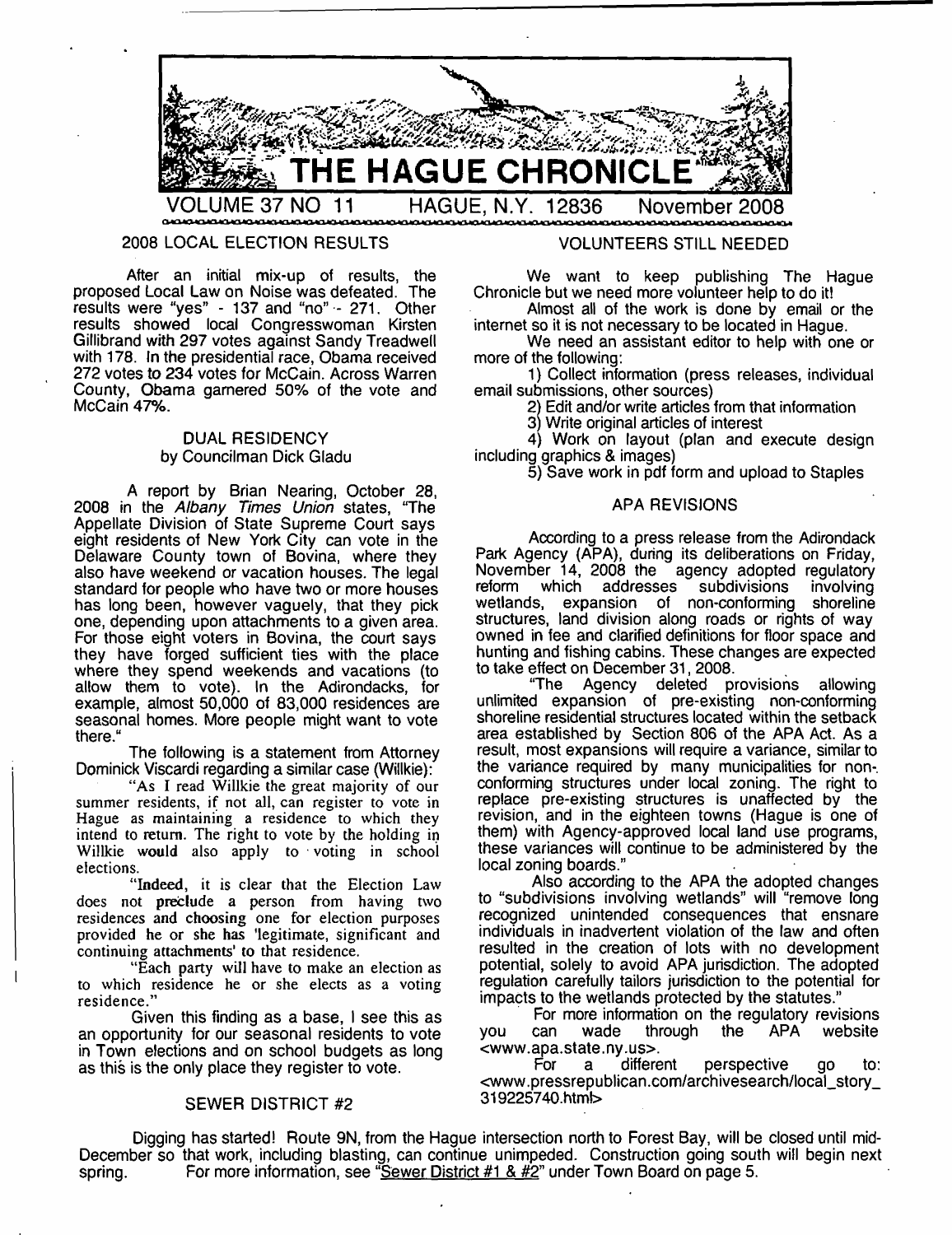- **2**-

The headless horseman rode again! At our October meeting a small local group of thespians put on a production of "The Legend of Sleepy Hollow" which had been adapted and produced for us by our own Christine lanson. The players included Kay Caldera, Pat McDonough, Madeline Pelkey, Shirley Smith, Ray Snyder, and Judy Stock with appropriately scary music provided by Mike Vassallo.

Costume prizes were won by Madeline Pelkey, Kay Caldera, Dolly Kennedy and Christine lanson.

Our November meeting is Tuesday, November 25, at 1:30 pm. The program is a<br>"Holiday Show and Share." Everyone is "Holiday Show and Share." encouraged to bring something that's traditional in your family for celebrating the holiday<br>season. Bring a special recipe a favorite Bring a special recipe, a favorite decoration, a photograph or other holiday memento and tell us about it. Or just come and tell us about your favorite Christmas or Thanksgiving - perhaps a special memory. Let's kick off the season by sharing a bit of the past with one another. Guests are always welcome - try us, you'll like us!

While you're in the mood for sharing, we'd like everyone to bring some canned good or other non-perishable food for the Hague Food Pantry.

On Tuesday, December 16, at 12 noon the annual Seniors Christmas Party will be held at the HVFD firehouse with special Christmas music provided by Michael Vassallo. The luncheon will be catered by The Gourmet Gal and the Hague Chamber of Commerce will announce the Hague Senior of the Year.

## KIWANIS SENIOR HOLIDAY DINNER

The annual holiday dinner sponsored by the Kiwanis will be held on Wednesday, December 10, 2008 at 2 pm.

Any Hague Seniors who would like a ride to this event can call Judy Stock, Hague Senior Citizens Club President, at 543-6517.

## SENIOR NEWS CHRISTMAS TREE SHOP

The Hague Seniors will be holding their annual Christmas Tree Shop during the Holiday In Hague weekend. On Saturday, December 6th, you will find us in the Tourist Building at the Beach from 10 am to 4 pm. Items for sale will be holiday giftware, ornaments & decorations along with those ever popular 'Senior Baked Goods'!! WOKO Radio Christmas Music will be on tap along with hot coffee to sip while you browse. coffee to sip while you browse.

## HOLIDAY IN HAGUE WEEKEND

The 7th Annual Holiday in Hague will be celebrated on Saturday, December 6, 2008. Under the umbrella of the Chamber of Commerce, plans include activities for children, a tree decorating contest, shopping venues, eateries, tractor pulled hay wagon rides and various displays at the Town Park. Later in the. day the Town of Hague will hold the annual Christmas party.

Hamlet shops will be open from 11 am to 4 pm as well as special venues for the day including the Locust Inn and the Town Park. A tent in the park will house various local organizations which will have displays and items for sale. The Visitor Center will feature holiday gifts and baked goods for the benefit of the Memorial Day Parade.

The results of the tree decorating contest will be announced at the Hague Firehouse Restaurant at 4 pm with a special visit from Santa Claus. Staff from Silver Bay will supervise games and crafts at the Community Center from about 2:30 pm until 4:30 pm when Santa will arrive at the Community Center via fire truck.

The Christmas party at the Community Center will follow and will feature singing carols around the decorated tree, enjoying snacks for all and then the handing out of Christmas presents to Hague youngsters. All are invited to attend and donations of cookies will be appreciated.

## BAPTIST CHURCH PROGRAM

On December 7, 2008, a Christmas Program of drama and Christmas carols will be presented by the Hague Baptist Church at 6 pm. The drama's title is "If we'd only known."

Everyone is welcome to share in this precious time of year - a great time for remembering "the reason for the<br>season." Befreshments will be served immediately after season." Aefreshments will be served immediately after the program.<br>the program. (in the program) ..: Pastor Utterback

**THE HAGUE CHRONICLE** is mailed out by volunteers on the Thursday after the third Tuesday<br>of each month. The news deadline is six days earlier. Please send news or address corrections to Please send news or address corrections to Judy Stock at **<[HagueChronicle@nycap.rr.com>](mailto:HagueChronicle@nycap.rr.com).** *The Hague Chronicle* is supported by its readers and you may send your yearly tax deductible contribution (check your label) to the Treasurer, George lanson at:

> THE HAGUE CHRONICLE PO Box 748 Hague, New York 12836-0748

Editor/Publisher: Judith Stock (518-543-6517) Editor/Publisher, Emerita: Dorothy Henry Editorial Staff: Pat McDonough

\_\_\_\_\_\_\_\_\_\_\_\_\_\_\_\_\_\_\_\_\_\_ Our website: **[www.thehaguechronicle.org\\_](http://www.thehaguechronicle.org)\_\_\_\_\_\_\_\_\_\_**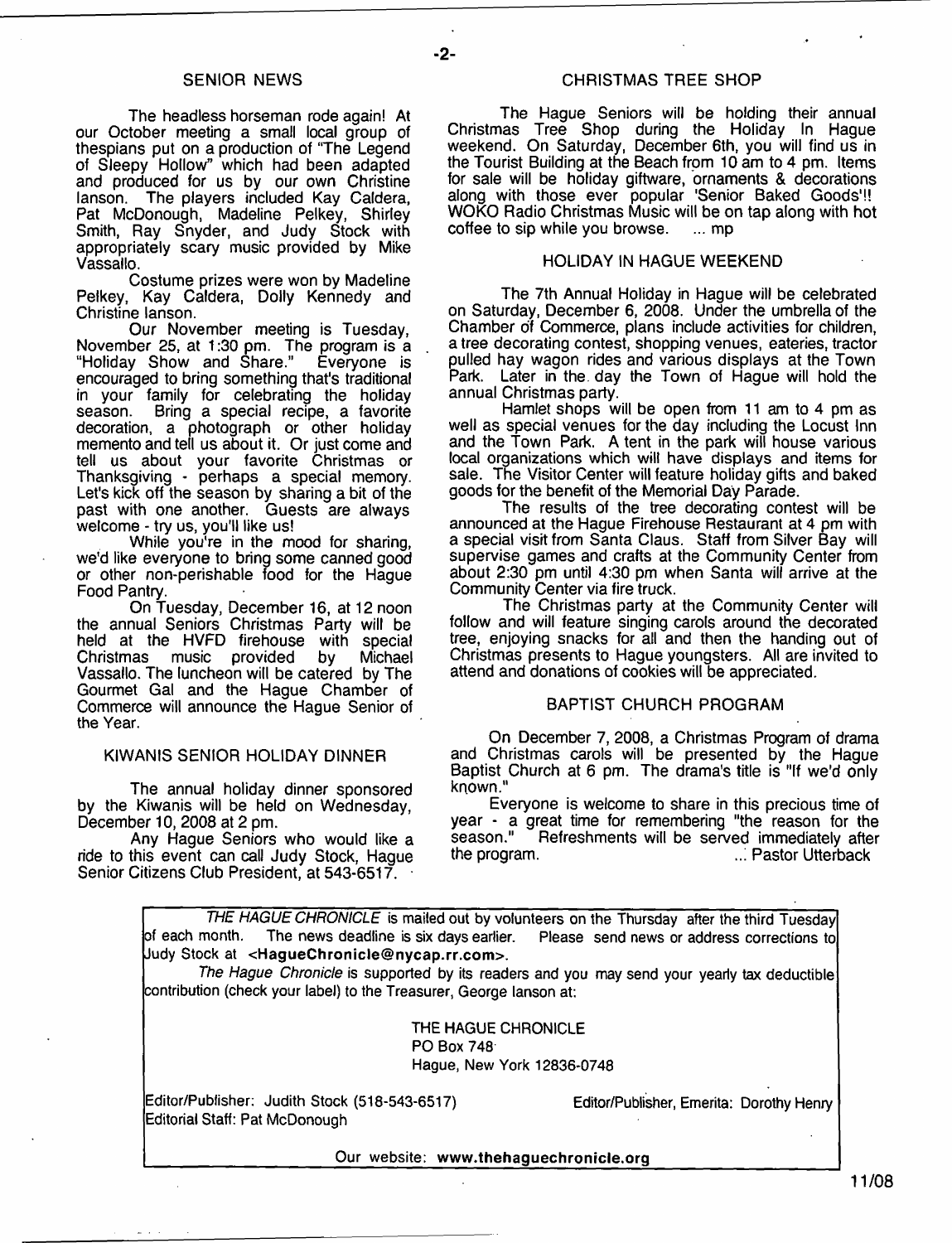## RECORD CROP WALK DONATIONS NUGROTARY CLUB NEWS

About 50 people walked on Saturday, October 18, 2008 in the Ticonderoga Area Crop Walk. \$4,855 was raised to assist hungry and needy people here and around the world. The amount raised beats the 2006 record of \$4,520 in donations for the Church World Service Walk. Locally, the funds raised benefit the Hague, Ticonderoga, and Crown Point Food Pantries, as well as the Ti Pastor's Association Indigent Assistance Fund.

Groups that walked and provided sponsors included Ti First United Methodist Church, Putnam United Presbyterian Church, Saint Mary's Catholic School, Ticonderoga Middle School, Northern Lake George Rotary Club, Church of the Cross (Episcopal), Moses Ludington Hospital, Adirondack Torch Club, Champlain Valley Chorale, Carillon Garden Club, and Ticonderoga High School.

Elks Lodge 1494 provided registration and restroom facilities, and rest stops were provided by St. Mary's School and Assembly of God Church, Refreshments for the walkers were donated by members of Ti First United Methodist Church. Carol Barnwell from Hague and Martha Soliday from Silver Bay helped with registration. Pastor Scott Tyler led the pre-Walk prayer. Other helpers for the Walk were Beverly Jones, Sandy Sprague, Sister Sharon Dalton and Pastor Eric Stokesbury. Advertisements for the Walk were provided by the Times of Ti and The Hague Chronicle. The Ti Police were on hand to give assistance, if needed.

"I'm in awe and very proud of our community that, despite this recession, our area responded so well to our Walk," said Beverly Sann, Ti CROP Walk coordinator.

## TAX COMMITTEE REPORT

On Saturday, November 8, only 12 Hague supporters of the Ti school Tax Imbalance concerned citizen group, out of 132 signed up supporters, met with Bob Schwarz. They spent two and one half hours hashing over the same warmed-over strategies from the past that have resulted with the old refrain "Nothing Can Be Done."

Schwarz observes that, "for obvious reasons, there is no shortage of Supporters for this Most Worthy (Dollar Payback) Cause." He further observes that there is a shortage of support, at least from those present at the recent meeting, for the strategy he put forward. He is pursuing this one on his own, their support notwithstanding. More to follow on this.

He asks any Hague citizen to come forward with "that" winning idea that he or she feels has merit. There is still ample time for this to happen. He can be reached at 543 - 6384 or [rschwarz7@nycap.rr.com](mailto:rschwarz7@nycap.rr.com).

... Bob Schwarz

On October 14th, the Northern Lake George Rotary Club picked out the winning ticket for the Heritage Featherlite Kayak that included a personal flotation device, a paddle and a one-hour kayaking lesson by Lake George Kayak Company in Bolton. The winner was David Hartwell from Pleasantville, NY. Congratulations, David, and thank you to all who supported the NLG Rotary Club raffle.

The NLG Rotary Club will be hosting its annual Christmas party on Tuesday, December 16th at 6 pm at the Craig Farm in Putnam, off route 22. The Rotarians will be bringing potluck dishes and Bill and Eleanor Smith, owners of The Craig Farm, will be providing beverages and ham. The dinner is \$30 per person or \$40 per couple that will go towards raising money for The Hague and Ticonderoga Food Pantries. Please come with a wrapped gift for other adults to bid on during the silent auction. The proceeds from the auction will go to Tiny Tim.

The NLG Rotary Club is a service club that will meet from December 2nd thru the end of March in Ticonderoga at the Inter-Lakes Health Crown Terrace. A full breakfast is offered before the business meeting and a local guest<br>speaker. Please contact our President. Bob Johnson, at Please contact our President, Bob Johnson, at 543-6127 for more information on the meeting or any of our events. New members are always welcomed.

#### AARP TAX HELP

Each year from February 1 through April 15, AARP Tax-Aide volunteers prepare federal and state tax returns for middle and low-income taxpayers, with special attention to those age 60 and older. The AARP Tax-Aide Program is the nation's largest, free, volunteer-run tax preparation and assistance service. As our local program continues to grow, we are continually recruiting dedicated individuals to join our team. AARP provides the necessary training.

For more information about volunteering to provide this service, call Jan or Bob Whitaker at 543-6826. Volunteers of all ages and backgrounds are welcome.

## HISTORIAN REPORTS

Gerald Crammond, Town Historian, has been organizing local documents. He reports:

Recently while doing some research I found the burial records of the old Hague Cemetery. The cemetery is now known as The Hague Heritage Cemetery and located at the beginning of Pine Orchard Road. The records indicate that there are a total of 59 burials of which 14 are children and one is a revolutionary war veteran by the name of Nathaniel Garfield. The oldest burial was Betsy Taylor age 19 died April 22,1803 and the last recorded burial was Elmer H Stark age 1 year 3 months who died October 13,1870.

He further notes that many of the other names are familiar such as Rising, Bevins, Patchin, Holman, Fish, Smith and Balcolm and that for many years the Hague Historical Society has maintained the site. You can contact him at the Community Center if you are interested in reviewing the list. Bruce DeLarm has also created a wonderful website listing all the burials in Hague cemeteries.

You can access Bruce's website directly at <[http://freepages.genealogy.rootsweb.ancestry.com/-hagu](http://freepages.genealogy.rootsweb.ancestry.com/-hagu%e2%80%a8eny/cemetery_listings.htm) [eny/cemetery\\_listings.htm>](http://freepages.genealogy.rootsweb.ancestry.com/-hagu%e2%80%a8eny/cemetery_listings.htm)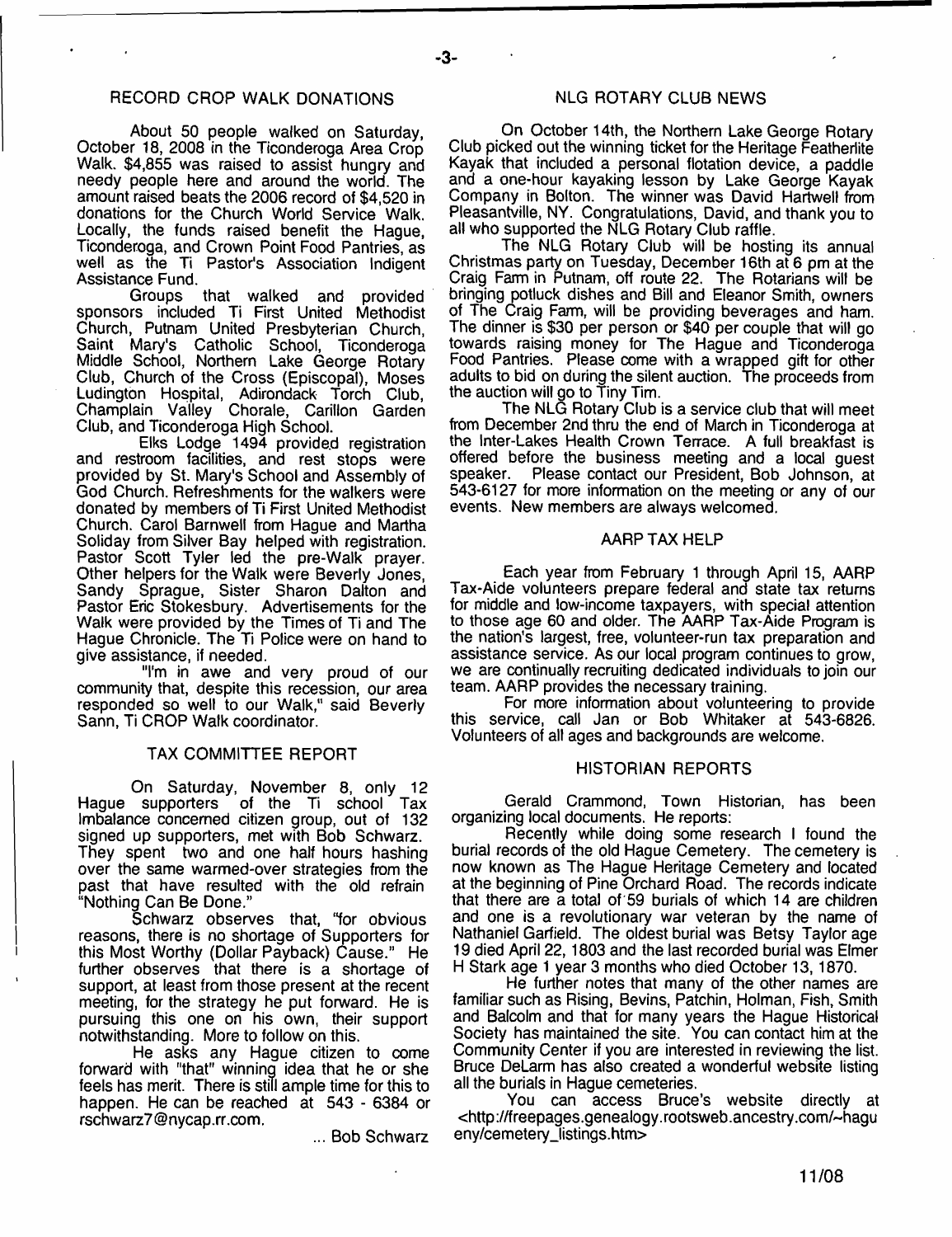## ZONING BOARD OF APPEALS - 10/23/08

Chairman Robert Goetsch, Lindsay Mydlarz, George lanson and Martin Fitzgerald, II were present. Bill Pitman and Glenn McKee were absent and there is one vacancy.

## KOSSBIEL (12.14.-1-21) 9651 Lakeshore Drive (OC I)

The application was approved for a sideline setback and percentage of coverage variance to install a 14' x 22' open deck to the front of a house and a 54 sq. ft. walkway with stair to provide two means of egress from the current structure. The walkway and staircase are to be no wider than 4 feet in width.

## ANDES (43.13-1-38) 35 Bayberry Lane (TR-1)

The application for a partial second story 959 sq. ft.(491 sq. ft. of living space) was approved while the request for an addition of a 12'x 15' deck to the nonconforming house was not approved.

Due to lack of applications the Zoning Board of Appeals will not hold a regular Zoning Board meeting in November. A training session will be held instead for all Zoning & Planning Board members who have not completed their mandatory 4 hour training for 2008. Town Attorney, Dominick Viscardi will be on hand to answer legal questions pertaining to Planning And Zoning.

## PLANNING BOARD - 11/6/08

Chairman E J Siwek, Bruce Clark, Pam Peterson, John Brown, Roily Allen, Dick Frasier, and Martin Fitzgerald, Sr. were all present.

## CLARK (43.5-2-18, 19, & 20) 9015 Lakeshore Drive

The applicant is requesting a minor subdivision which will create a total of 4 lots. The Board discussed possible conditions which could be placed on this subdivision if any further subdivision takes place on the property and is requesting guidance from the Town Board. The issue was tabled but the Planning Board must make their decision within 2 months.

## RYPKEMA (24-1-2) 263 Summit Drive (OCI/OCII)

The applicant is applying for a two lot subdivision which would create one lot of 25.81 acres and the other of 174.42 acres. A 300 foot strip of land will provide access to Lot 2 from Summit Drive. The Board tabled this decision as well in order to consider possible conditions on future subdivisions.

## HANNA (60.9-1-25) 83 Pine Cove Rd. (TR-1)

Applicant is requesting an 869 sq. ft. addition to the 2nd story of an existing house for a master bedroom, bath and deck. The application falls under site plan review by the Planning Board because it is new construction within 100' of the Lake. The application was deemed complete and a site visit was scheduled.

## HAGUE FIREHOUSE RESTAURANT - Ginn/DeLarm (43.5-1 -3) Graphite Mountain Road

The owners were asked to address the issue of noise based on a condition of the June 1, 2006, Planning Board approval for a poured concrete rear patio.

Attorney John Breitenbach spoke for Crispin Ginn and Sheri DeLarm and said that Sheri agreed to close the exterior doors at 10:30 pm when they had entertainment.

## TOWN BOARD MEETING - 11/10/08

Supervisor Dan Belden and Council members Edna Frasier, Dick Gladu, Mark Martucci and Rudy Meola were all present.

After the Pledge of Allegiance a moment of silence was held for Ed Yaw, Barbara Rawson, Nancy Tamlyn, Walter Lender, Tim Watts, Mrs. Pucek and Joan Sarjeant.

The floor was then open for public comments.

George lanson spoke about recent issues - Noise, Dog and Rent. He felt those have to do with only a few people and should have been solved by people talking to one another. He suggested that the noise issue should not have been on the ballot because it was costly to the Town and that the Town Board should have made a decision.

Bruce Clark, President of the Board of PRIDE of Ticonderoga, Inc., reported on the expenditures under the Restore Grant Program. They have already given out funds for emergency repairs including furnace and heater replacements and a roof leak. Residents seeking repairs and meeting income eligibility are urged to apply at<br>PRIDE. \$14,548 has been allotted to Haque \$14,548 has been allotted to Hague residents so far. The grants are given out on a first come - first served basis.

Tom Jarrett'from Jarrett-Martin engineering spoke on behalf of Robert Dickson who is requesting a waste water variance. A Public Hearing was set for December 9, 2008 at 6:15 pm.

Steve Ramant informed the Board about an Ice Fishing Tournament, sponsored by the Hague Fish and Game Club, which will be held from February 28 - March 1, 2009. Supervisor Belden said that the Town will help with advertising and suggested that they apply also to the County for 2009 funds.

## Regular Committee Reports:

Assessor/Justice (Gladu/Meola)

Councilman Gladu reported that he and Councilman Meola met with Assessor Dave Martucci, Town Clerk Debbie Manning and ZEO Cathy Clark to ensure that all three people are "on the same page relative to the assumptions on sewer edu's, building permits and inventory sheets."

Councilman Gladu also talked to Ticonderoga Superintendent of Schools John McDonald about getting Hague on the agenda for budget reviews.

## Enhancement Committee (Frasier/Meola)

Councilwoman Frasier mentioned the planning for downtown enhancement with Elan Planners is progressing but not as fast as hoped.

Supervisor Belden reported that the Town has been awarded a grant from the State on the work done on entrances to the Town.

## Finance & Insurance (Frasier/Martucci)

Councilwoman Frasier said the auditor will be coming back by the end of the week.

Cont'd on page 5 - Town Board

11/08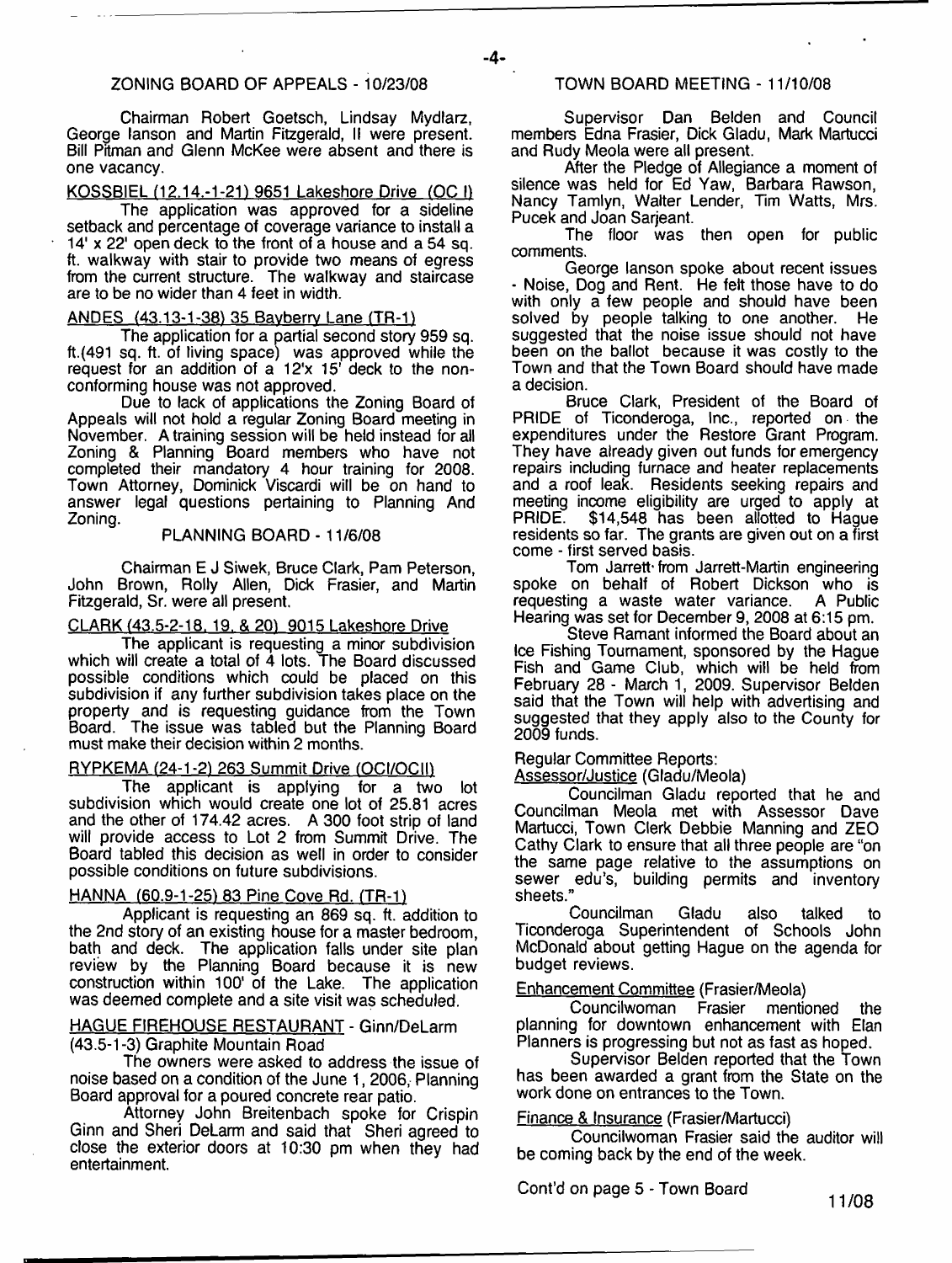## Buildinas & Grounds/CC (Martucci/Frasier)

Councilman Martucci reported on work that has been done - carpets have been cleaned in the Community Center, floors have been redone with five coats of finish, the air conditioning ducts have been cleaned, and a slight mold problem in the basement has been remediated, etc. Plans are to get the kitchen up to speed including cleaning the floors and the walls. The construction work will be done by Bo O'Leary when the materials come in.

The bushes around the Community Center need to be thinned out and additional proposals should be requested. The Supervisor suggested that a letter be written to the Garden Club asking for their input.

## Fire Department (Gladu/Martucci)

Councilman Martucci reported that the new Fire & Rescue boat is in.

## Highway (Martucci/Gladu)

Superintendent of Highways Don Smith reported that the trucks are set for winter and they are working on the turnarounds. Culverts have been cleaned out including the major one in Pine<br>Cove. Highway expenditures to date are only Highway expenditures to date are only 71% of what was budgeted.

## Museum & Historian (Frasier/Meola)

Council member Frasier, on behalf of. the Hague Historical Society, asked if the Board wanted the Society to continue with displays in the lobby case and the Board indicated that would be fine.

## Planning/Zoning/Stormwater (Gladu/Meola)

Councilman Gladu indicated that an issue has come up dealing with subdivisions. A subdivision can be considered "minor" if 4 or fewer lots are created. The requirements for a minor subdivision are a lot less stringent than the requirements for a major sub-division which contains conditions and restrictions relative to safety and needed services. The problem arises when a property created in a minor subdivision is then subdivided again into 4 or fewer lots resulting in "minor subdivision creep."

Councilman Gladu has talked with ZEO Clark and Planning Board Chairman Siwek and the Town Board gave them permission to meet with Town Counsel for guidance on possible code restrictions to deal with the problem.

There are candidates for the Zoning Board vacancy and interviews will be done soon.

## Recreation/Promotion & Youth (Meola/Martucci)

Councilman Meola reported that plans are underway for a Christmas Party on December 6th. (see related article on page 2).

Councilman Martucci announced that there is currently a Cub Scout Pack in Hague which meets at the Fish & Game Club.

## Sewer District #1 & #2 (Belden/Frasier)

Supervisor Belden will set up a meeting in January to address the EDU's and some vacant lands in the district that can't be built on as well as other questions about Sewer District #2. Supervisor Belden said he would send a letter to the presidents of the homeowners associations in the district with copies of the letter, which will include an agenda, to be sent to all the Board members. He will also ask Bill Lamy and a representative from Clough Harbour to attend.

The Supervisor reported that the contractors have about 1000 feet already done in Friends Point. He will put a number up on the bulletin board about the person who can do the laterals. They can direct bore to the property owners house but the expense will be<br>borne by the homeowner. Boring will be less borne by the homeowner. expensive than open cutting.

## Town Park (Meola/Martucci)

Councilman Meola said that signs are needed for the beach for next summer and the Board gave approval for him to get prices for the signs.

Bruce Clark mentioned a problem with a drop-off at the boat launch which needs to be addressed before next summer. Supervisor Belden said it would need to be put on the agenda and to get a permit from DEC.

### Transfer Station (Martucci/Gladu)

Councilman Martucci reported that he and Councilman Gladu met to get the new contract ready since the old one expires this year. They are looking at other options besides Casella.

Under other business the Board:

Approved a motion to reappoint Richard Dykstra to the Board of Assessment Review with a term to expire on 9/30/2012.

Approved a motion to authorize Supervisor Belden to sign a 36 month contract with Tech Valley Communications on the phone system.

Approved a motion to give the Hague Senior Citizens permission to use the Visitor Center on 12/5 and 12/6 with access to heat and hot water for the Holiday in Hague.

Approved a motion to give the Chamber of Commerce permission to use the Community Center on July 31 for setup and on August 1 & 2 of 2009 for the Annual Arts Fair chaired by Judy Schultz.

Approved resolution #83 to renew Warren County Snow & Ice contract for \$53,988 for 2009.

Approved resolution #84 to transfer \$200,000 from Capital Fund Improvement for the Museum to the General Fund in order to cover additional sales tax monies which will be left with the County to reduce the county tax

Approved resolution #85 to use funds from Contingency to replace the 20 year old Christmas Tree used inside the Community Center.

Approved a plan to request proposals to thin out over-grown plants at the Community Center and to set up a meeting with the Garden Club asking for their input.

Cont'd on page 6 - Town board 11/08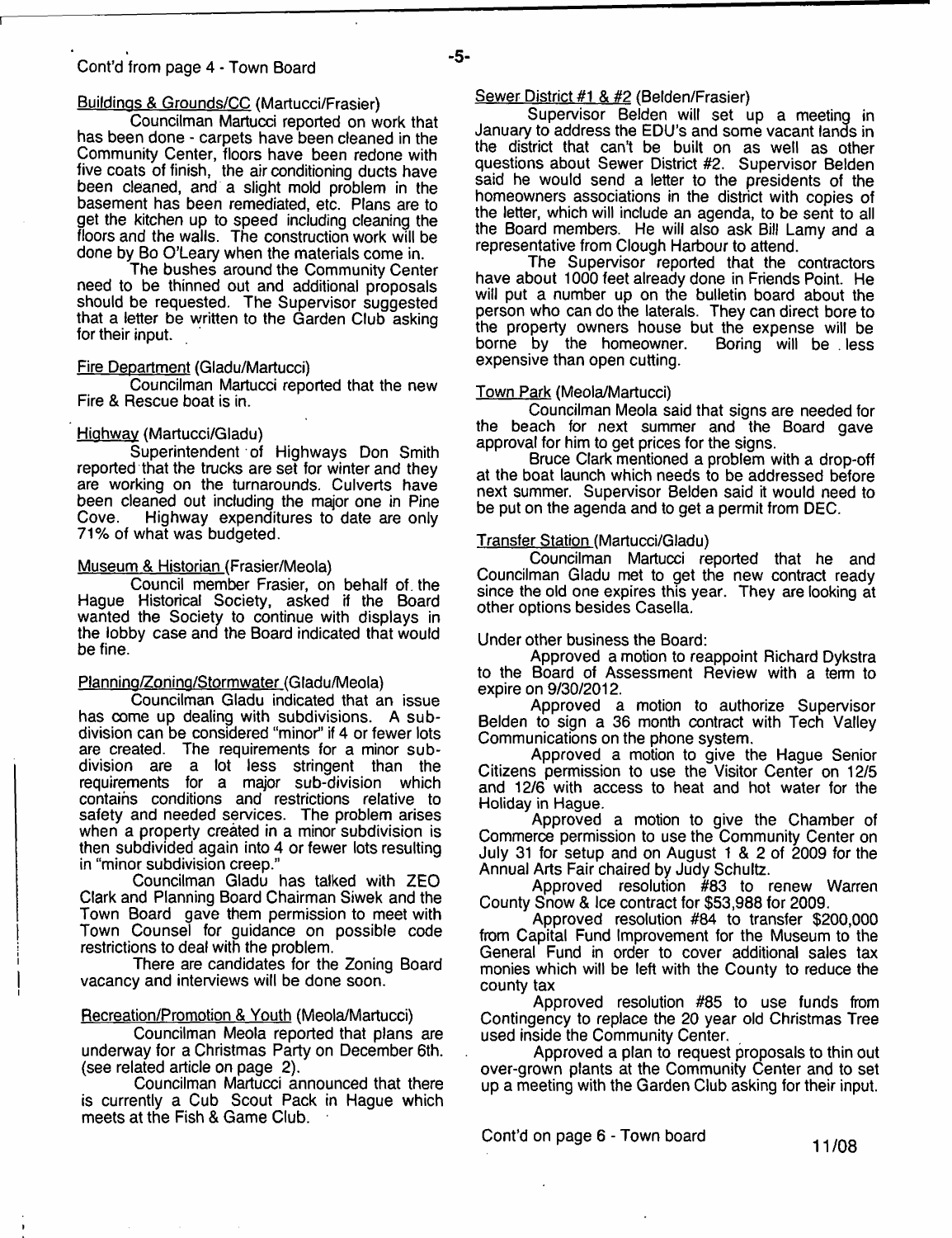Learned from Supervisor Belden that there are four big trees by the Hague Brook that need attention. Two of them are completely dead and leaning toward the Methodist Church. He will get proposals to take the trees down.

Approved attendance by the Supervisor at the Adirondack Association of Towns and Villages (AATV) meeting on December 7 & 8, 2008 in Lake George.

Approved a request by the Chamber of Commerce to use the Community Center on December 6, 2008 from 11 am to 4 pm and to put a tent in the Park for a display of local artisans as part of the Holiday in Hague activities.

Declined an offer from the Lake George Land Conservancy (LGLC) to sell to the Town the LGLC park (former Bywater/former Darrin property). In a meeting with Supervisor Belden, Councilwoman Frasier, Nancy Williams of the LGLC and David Darrin, the terms were discussed and restrictions were still in place that were not what the Town wanted and the price was still too high.

The Supervisor reported that the County will be short \$390,000 just on one department which will have to come out of County surplus due to cutbacks from the State. The County Board worked hard to get the budget done.

Supervisor Belden commented that he felt the Board had done a good job going through the evening's agenda. He thanked the public for coming and wished everyone a "Happy Thanksgiving."

Councilman Gladu noted that on the rental issue, the code allows rentals of single family homes only in 5 of 13 zoning districts. His committee recommends modifying the code to allow rental of single family homes in all zones. The committee report would be released to the Planning Board for their review with comments to be sent back to the Town Board for formal adoption. Also the Town Clerk would release the document to the APA for their informal review. The Board agreed to follow that process.

Due to the difficult economic times, Councilman Gladu suggested that a small group of people look at a spending strategy over a 5 year horizon.

Myles Peterson asked if the Town was planning to pay the excessive \$100,000 in engineering costs for Sewer District #2. Supervisor Belden said they will pay whatever the engineer is charging.

The meeting adjourned at 7:45 pm.

## EMERGENCY HOME REPAIRS

PRIDE of Ticonderoga has been awarded a \$125,000 RESTORE Grant to fund emergency home repairs. There is a maximum of \$5,000 for residents of Hague, Putnam and Ticonderoga. Residents who are 60 years and older and seeking emergency repairs are to contact PRIDE at 585-6366 or [<cfairbanks@prideofticonderoga.org](mailto:cfairbanks@prideofticonderoga.org)> and ask for a RESTORE Application or stop by the office at 111 Montcalm Street in downtown Ticonderoga.

To qualify, homeowners must met the HUD income eligibility guidelines for Warren County.

## HVFD ACKNOWLEDGES MAJOR GIFTS

Stimulated by a lead gift from Ethel Andrus, the HVFD has recently been the benefactor of contributions of \$25,000 given anonymously, \$5,000 from the Silver Bay YMCA of the Adirondacks (in addition to the \$2,275 raised from the EMPS musical) and \$500 from the Northern Lake George Rotary Club. These gifts will give us a good start in meeting the fiscal challenges faced by both the Fire Department and the EMS Squad<br>in the year ahead. We hope that this will We hope that this will encourage all residents and property owners in the Town of Hague to get behind this effort and contribute as best you can, even in the face of these difficult economic times.

The Fire Rescue Boat has finally been delivered and is currently being rigged and lettered by Dockside Marina. We will announce an open house showing at the fire house at a later date. Also, Fire Engine #344 is at the Pierce shops for a total rehab and will be out of service until Spring 2009. It will come back to us as a nearly new truck, saving over half of the cost of a needed new purchase. Our Department will be present at the Town Park for the Holiday in Hague on December 6, 2008 from 1 - 3 pm.

On a a less than happy note, one of our firemen had some major pieces of his turn-out gear stolen from his car a short time ago. This is very expensive equipment, so we ask the community that if you see any fire gear that is not being used at an actual fire scene, please notify us or the police immediately.

Looking ahead, Sal Santinello reports that events for the 2009 Beste Scholarship Weekend - Saturday breakfast, Scholarship Dinner and Fred LaPann Memorial Road Race - will all take place at the fire house along with the newly popular Chili Cook-off on Sunday afternoon.

In October there were 15 Fire and EMS calls using 64 man hours as well as 3 training drills. There will be a mandatory OSHA training class for all active members at the fire house on Saturday, January 10, 2009 from 9 to 5 pm. Also, Doug Sham, a new member and fitness director at Silver Bay, is planning to offer a low key conditioning program for any members who would like to take part.

The heating and holiday seasons are upon us. Check your heating systems for efficiency and safety. Install all holiday decorations in accordance with directions and have a safe and sane holiday<br>season. ... Joe McCranels ... Joe McCranels

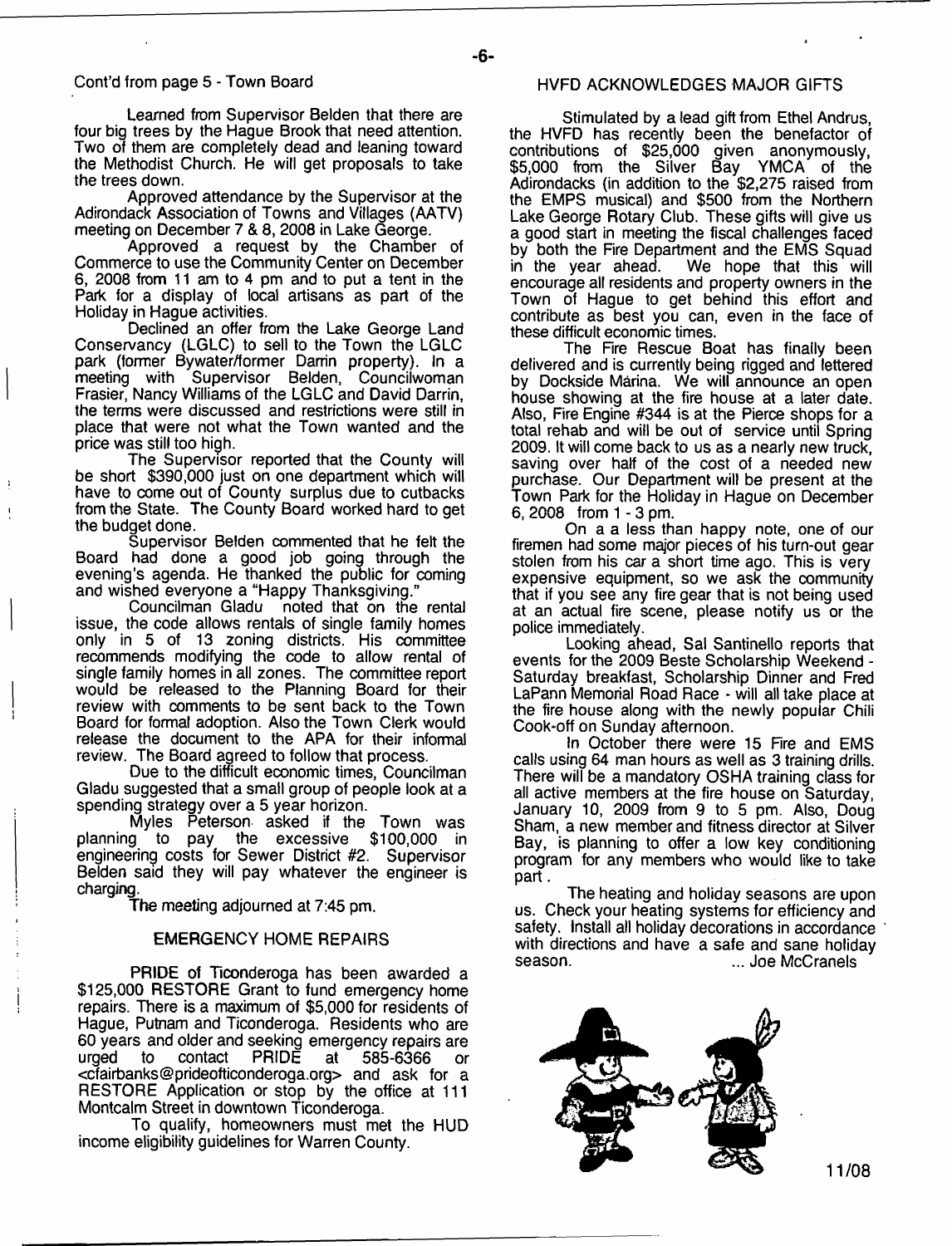# *- S O U b J V I b l G S -*

 $-7-$ 

BORN: A daughter, Tessa Elizabeth Giersch, on September 9, 2008 to Beth Whitaker and Jason Giersch of Charlotte, NC. Maternal grandparents are Jan and Bob Whitaker of Silver Bay; paternal grandparents are Carol and Davis Giersch of Telford, PA,

BORN: A daughter, Joy Moriah, to Mark and Nanci Dee on September 12, 2008. She joined her brothers Christian Dee Marco and Peter Joseph. She is the granddaughter of Janet Hoffay, formerly of Hague.

MARRIED: Victoria Fish and David Hoffay on September 13, 2008 in Hague. Vicky works at The Hague Market and Gore Mountain and Dave is a long-time employee of Morgan Marine.

KUDOS: To Christian Meola, a Guilderland HS freshman and grandson of Councilman Rudy Meola, who recently starred as Jem Finch in "To Kill a Mockingbird" produced by the Barrington Stage Company.

### HISTORIC GRACE MEMORIAL

On Friday, October 5, 2008 the Board of Trustees of Grace Memorial Chapel at Sabbath Day Point received an award in recognition of their long-term commitment to restoration efforts of their historic building. The Adirondack Architectural<br>Heritage (AARCH) Stewardship Committee Heritage (AARCH) Stewardship Committee presented the award to Bob Strong, President of the Board of Trustees, during a luncheon at The Hedges in Blue Mountain Lake.

In accepting the award Bob remarked on the history of the Chapel, which was built in 1884 using a design by architect William B. Tuthill, who also designed Carnegie Hall. especially meaningful to be receiving this recognition as the Chapel prepares to celebrate its 125th anniversary in 2009.

The Chapel, which is listed in the National Register of Historic Places, has benefited from the excellent stewardship of many people over its long history. Most recently, the efforts of Trustees Jules Halm and Larry Zinn brought the Chapel to the attention of AARCH, which provided guidance and technical assistance on preservation and funding issues.

Bob also told the audience that the final stage of the five year stained glass window preservation project started in October when Mary Clerkin-Higgins and her staff removed and transported the east windows to her studio in Brooklyn, NY. The windows will be cleaned, repaired and re-leaded during the winter and replaced in their frames before the first Sunday service of the 2009 season.

DIED: Barbara J. Rawson, 57, of Hague, on October 17, 2008, as the result of an automobile accident. Survivors include her husband, Boyce "Bud" Rawson Sr.; nine children, 19 grandchildren and a large extended family. Barbara spent her life helping, encouraging, and blessing her family, friends and the community.

DIED: Edward Grant Yaw, 88, of Hague, on October 23, 2008, in Ballston Spa, NY. Mr. Yaw was a graduate of Hague High School and a veteran of the U.S. Marines, having served during World War II. Survivors include his wife of 50 years, Bessie E. (Riedell) Yaw; two step-daughters, Elinor H. Faulkner of Valley Falls and Katherine A. Doty of South Glens Falls and their families.

DIED: Nancy W. Tamlyn, unexpectedly on October 25, 2008 at her residence in Millbrook, NY. Her son Bruce is the Chaplain and Spiritual Life Director of the Silver Bay YMCA of the Adirondacks. Mrs. Tamlyn is survived by two other sons, Rev. Keith Tamlyn and Rick Tamlyn, and four grandchildren.

DIED: Edwin ("Brick") Howe, of Ticonderoga, on Mr. Howe was an active advocate for the revitalization of Ticonderoga. He was also a founding director and vice president of the Inter-Lakes Health Foundation as well as an active member of the Kiwanis Club. He is survived by his wife, Margaret, son Christopher, daughters Melissa and Katie and 2 grandchildren.

DIED: Joan Waterman Sarjeant, on November 7, 2008 in the presence of her family, in Orange City, Florida. From her childhood she had spent summers at Silver Bay. She is survived by her husband Alex of 63 years, sons Dale and Dean, daughters Dannie Koplik and Debbie Sarjeant and their families, grandchildren grandchildren.

DIED: Allan Evans Johns Sr., 82, of Hague, on November 13, 2008. Al retired to Lake George in 1985 and became a well known fish taxidermist. He was active in Kiwanis, and had been treasurer of the Arcady Bay Homeowners Association for many years. Survivors include his wife of 58 years, Anne Johns; two children, Carolyn E. Johns of Waddington, NY, and Allan E. Johns Jr. of Putnam Station and 2 grandchildren.

A memorial service will be held on November 22, 2008, at 11 am at the Putnam United Presbyterian Church on Lower Road in Putnam Station. The Rev. Bruce Tamlyn will officiate.

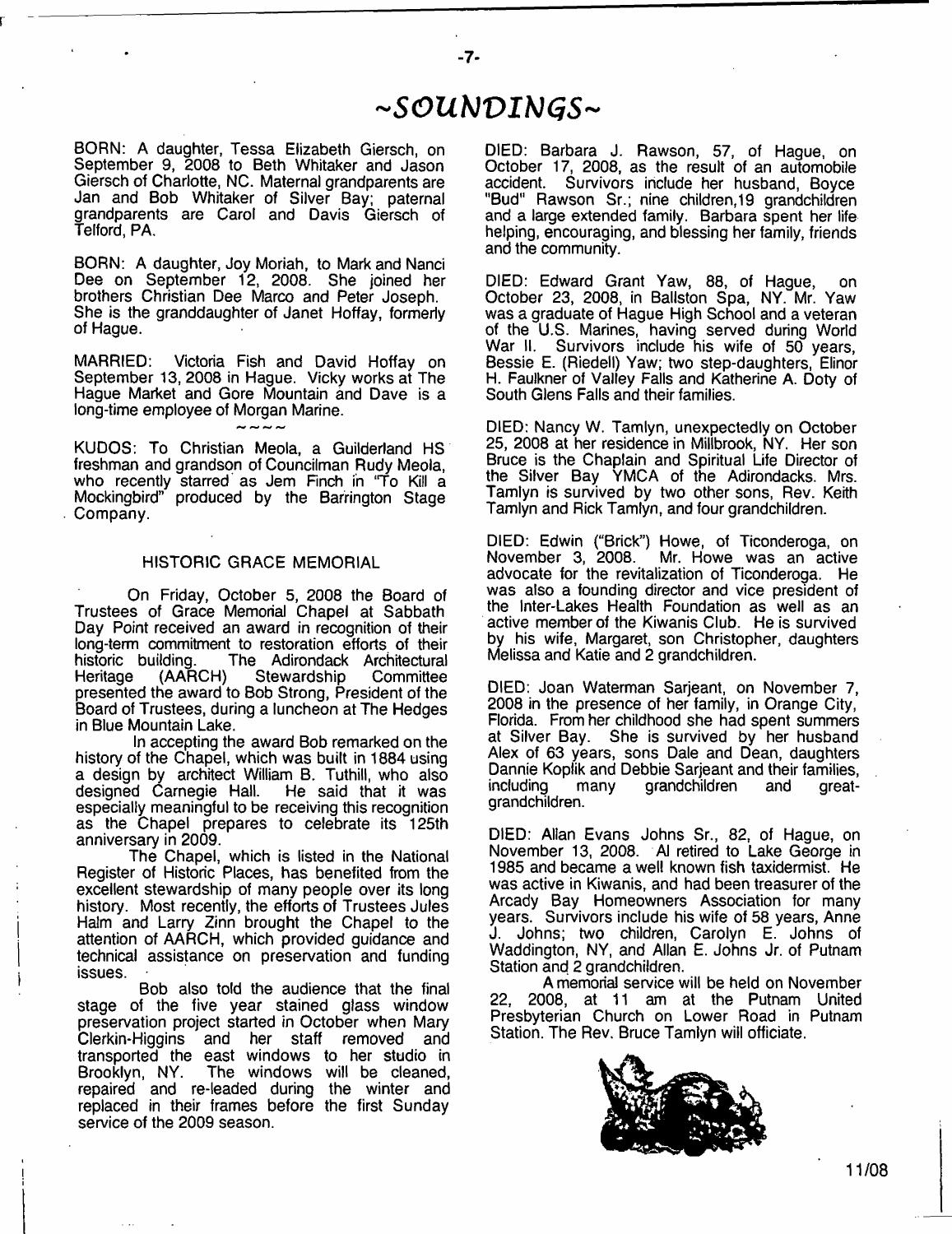After three years at the helm, CEO Marty Fink has announced that he will retire from Silver Bay YMCA of the Adirondacks. His retirement will allow his wife Marisa - long the trailing spouse - to take a lead in their professional lives as CEO of the Central Douglas County YMCA in Roseburg, Oregon.

In announcing the change, Marty Fink said "this change will allow me to pursue some dreams that I have always wanted to accomplish and it will allow Marisa to fulfill some of hers." Fink plans to spend more time on bicycle tours, earn a master's degree and build their home from the ground up.

During its November meeting, the Silver Bay Board of Trustees announced the appointment of Vincent Smith as Interim CEO. Smith, who served as vicepresident of the board, has stepped down from the board to begin his new position in December. Smith's vicepresidential seat will be filled by Barb Folkemer, a longtime trustee.

Fink began his work as CEO of Silver Bay in December, 2005. With more than 30 years experience working for the YMCA, Fink previously served as CEO of the Muncie Family YMCA in Indiana - a five branch \$5 million operation, and CEO of the Greater Hartford YMCA in Connecticut.

During his tenure, Silver Bay has changed its name - from Silver Bay Association to Silver Bay YMCA of the Adirondacks - to highlight its affiliation with the YMCA, posted three years in the black after long periods<br>of significant deficits and significantly increased deficits and fundraising.

Carol Giersch, president of the Board of Trustees, will begin forming a search committee to conduct a nationwide search for the best candidate to serve the interests of Silver Bay.

## FREE WINTER MEMBERSHIP

Silver Bay YMCA of the Adirondacks is offering a free winter membership to all residents of the towns of Hague, Ticonderoga and Putnam. The membership is available from December 1, 2008 through March 31, 2009 and includes access to the Fitness Center, hiking trails, library, snow shoes, sledding, special events, Spiritual Life Programs, and ice fishing access off Slim Point.

Silver Bay YMCA of the Adirondacks is always looking for ways to reach out and serve the local community. People come from all over the country to see Silver Bay, "but our neighbors and our community are the constant, always near us and always in our minds."

The free winter membership is an excellent opportunity to join Silver Bay in our mission to "renew, refresh and nurture your spirit mind and body." Get a full workout at the Fitness Center, which includes elliptical trainers, stairmasters, treadmills, recumbent bikes, Cybex weight equipment and free weights. Look for special events like the monthly Dinner & A Movie, held the second Friday of each month.

A donation of \$5 is suggested to cover the cost of pizza and soda for the evening.

A monthly schedule of hours and events - the Silver Bay Breeze - will be available online at <[www.silverbay.org>](http://www.silverbay.org). If you want to sign up, or know someone who does, have them call 543-8833.

Entering the Thanksgiving and Christmas season, the Spiritual Life Center at Silver Bay YMCA of the Adirondacks is offering several programs.

Weekly programs include yoga, centering prayer, spiritual direction, pastoral support, and a workshop in exploring art. In addition all are invited to the center's twice a month spiritual life reading group, and men are invited to our Men's Prayer Breakfast held the first Friday of the month at 7:30 a.m. at Brookside Community House.

Days, times and locations for all of the Center's programs are published in the *Silver Bay Breeze.* You are also welcome to call the Spiritual Life Center at 543-8833 x 293.

In addition, the Spiritual Life Center invites you to the following gatherings:

A Thanksgiving Service - Tuesday, November 25, 2008 at 10:30 am in Brookside Community House

A Christmas Service - Friday, December 19, 2008 at 10:30 am in the Chapel

A Christmas Eve Candle Light Service - December 24, 2008 at 7 pm in the Chapel

And finally, the Spiritual Life Center always accepts clothes and can goods that are distributed to people in need. These can be dropped off at the Chapel or at the Spiritual Life Center located on the ground floor of Trinity House. ... Bev Hudak



Researched by the Hague Historical Society and excerpted from the November 1974 issue of *The Hague Chronicle.*

"The Hague Historical Society held its meeting on November 20 (1974) with a good turnout of members and guests including many members of the Lonergan family.

Mr. Wilford Ross played a tape recording of good quality with his recollections of Graphite, much of it in rhyme. Mr. Ross, who is now 84 years old, was two years old when the graphite mines were first opened. His father, Amos, a farmer in the area, went to work in the mines at wages of \$1. per day. During haying season he was given a leave of absence. Later he became night foreman and his salary was increased to 40 cents an hour. Working ten hours a day seven days a week, he managed to earn \$28. a week.

The Town of Graphite had a population of about 400. It maintained a two-room schoolhouse with two teachers and about 60 pupils. There were three saloons, a pool hall, and Echo Mountain Hall, operated by Tom Lonergan, where movies were shown.

The 80 men working in the mines were able to extract about 60 to 70 cars of ore each day. About 30% of this was graphite and this was then taken to Ticonderoga for refining. The mill in Ticonderoga had been refining graphite brought in from New Jersey for ten years before the discovery of graphite in Hague."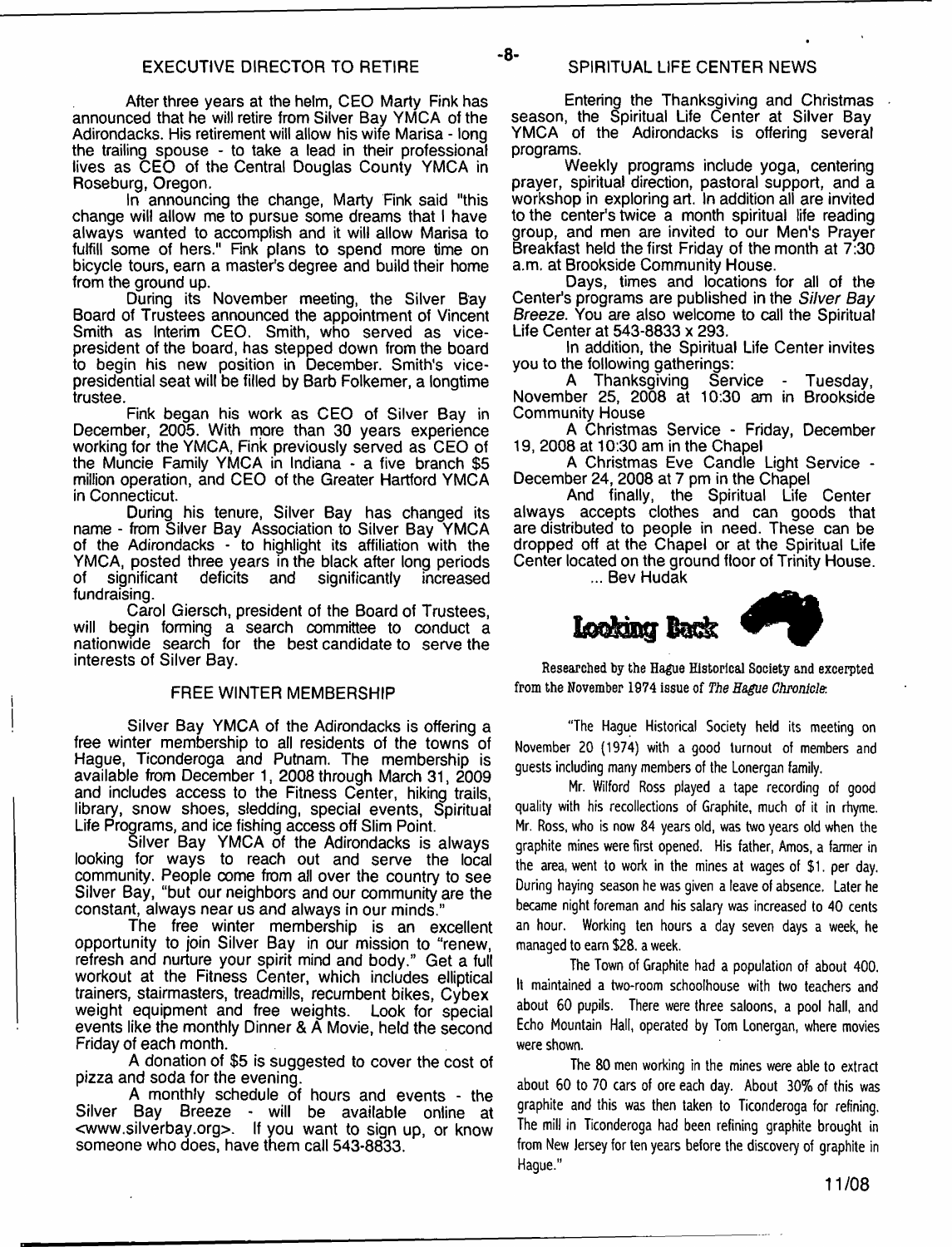# $\mathcal N$ ATURE NEWS

 $b$ y Nancy Wotton Scarzello

## Stick Season

I actually look forward to *Stick Season,* as November is sometimes called. I've been taking painting lessons from Richard Stout and he told us in the beginning of the class that we would soon look at everything around us differently, a new way of "seeing", and I've found this to be true. Seeing the "art" in nature, it's design is more evident than ever in this stick season where I can see the line, form, structure and design patterns in the trees and landscape more clearly than when all the focus was on the vivid colors of autumn. Walking among the trees, bare of their leaves, I see the *bones* of the forest, rocks and ledges revealed as the *bones* of the earth.

November is often depicted as the least favorite of months, that in-between time when the trees are bare of leaves and the snows have not yet arrived to bring the white beauty to the . landscape. When summer activities have abruptly ended and winter sports are not yet possible, social calendars packed with too many obligations suddenly open into the holidays. I welcome it though, and sense this from others too, as I feel myself begin to let go of a lot of unnecessary "stuff, relaxing into this slower pace. Just a few red apples still cling to the tree outside my window and where this may have brought sadness to me in previous times, that the beauty and abundance of autumn is "all over" for another year, I'm smiling now as I look at them. Partly because of the basket of windfall apples sitting on my counter, partly because of the deer, squirrels, birds and even one entertaining porcupine that come to it and partly • because the few remaining apples on the leafless tree remind me of red Christmas ornaments dangling from the branches.

One day I sat outside and watched a flock of goldfinches  $\sim$  a hundred or more of them were passing through. Flying high, the whole group landed in the treetops but only lingered for a few moments before swirling around to another. One took off after the others, but changed course, dove then flitted up and around riding the thermal, dove again and I thought, "Oh, to be able to fly like that!" as it glided towards the earth and me. And then I saw that it was not a bird, but a leaf  $\sim$  the last one clinging to the tree had let go. No sadness here, no ending, but a continuation in a different form. As it lay upon the earth it transforms and becomes life sustaining once again as the nutrients it contained for the tree will now leach into the soil as it decomposes, the leaf itself becoming enriched soil for new life to emerge from.

Winter is sometimes referred to as the time of the "little death". As trees go into dormancy they let go of their leaves and they no longer can make the food to promote growth, their sap descends down the branches and trunk to the roots deep within the earth where it will not freeze. Here it stores the nutrients all through the coldness to keep the tree alive and ready for that rebirth in the spring when it rushes upwards to fuel the emergence of the new leaves. We can follow nature in this "little death" and utilize this powerful time to let go of that which is no longer serving us  $\sim$  attitudes, relationships, longer serving us  $\sim$  attitudes, emotions, habits, material things, attachments  $\sim$  like the leaf on the tree that served a useful purpose at one time, in one form, it now will serve better if it is let go. Both the tree and the leaf move into different spaces, more enriching than if it had held on. And so by letting go, we too create space for the powerful opportunity to go within, like an intake of breath it fills us up and we create space for the development of something new to emerge as we let it go. No wonder we take this time to celebrate Thanksgiving, offering gratitude for the abundance in our lives. And so, in this stick season, I offer my gratitude to all  $\sim$  Happy Thanksgiving!

## *W X 'A 'P rfE 'R 'hfO TtES*

*by Jo'A nne 'D e'Franco*

## October 22 - November 16, 2008

Our weather remains on a see-saw pattern of warm in the 60's and then dropping down into the 30's and 40's. Up, down, up, down... And speaking of down... The leaves were all down on the ground by Nov 8 including the oaks.

A full moon occurred on Nov 13. Sunrise is now at 6:47 AM and sunset at 4:30 as of Nov 15. There has been .5" rain from Nov 1- 15. Lake George water temperature is about 50 degrees.

The first accumulating snowstorm occurred on Oct 28, although at lake level in Hague we only got 1.26" rain, some sleet, and a few flakes of snow. Lake Placid received 12" of snow.

Oct 20-25: Days in the mid 40's with clouds/rain.

Oct 25-31: Days in the 50's, then a cold front arrives dropping daytime highs to high 30's and 40's. Nov 1- 7: Warm front brings in temperatures back up in the 60's.

Nov 8-13: Temperatures drop back into the 30's and 40's with nighttime lows in the 20's.

Nov 13-16: Warm temperatures back in the 60's but Sunday 11/16 a cold front arrives with rain.

Temperatures to drop AGAIN.